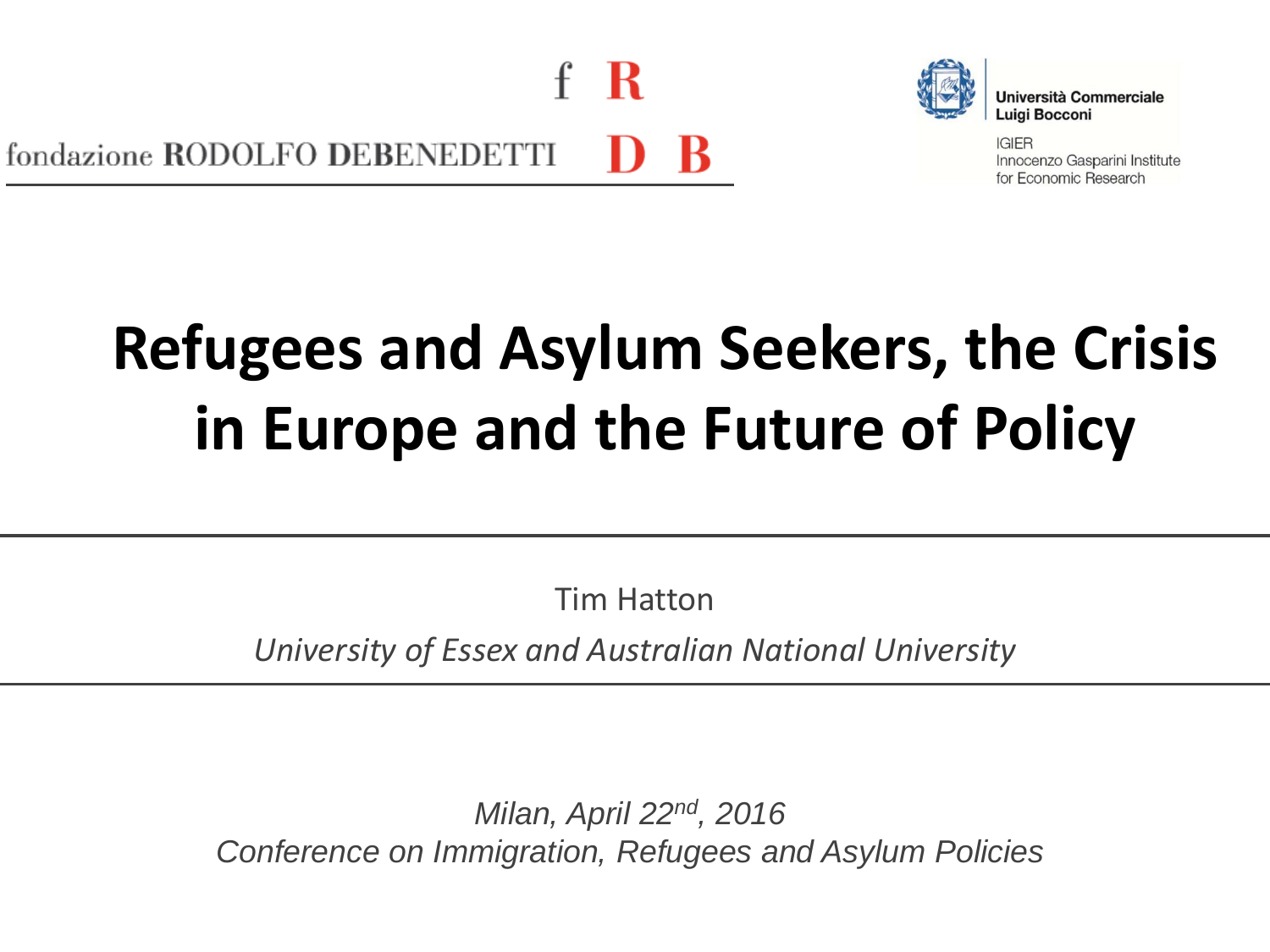### Introduction

- The recent migration crisis has called into question the existing asylum system. Here I focus on:
- The determinants of asylum applications
- The public opinion and the political economy of asylum policy
- Three key issues: border control, resettlement and burdensharing.
- I argue that the current system is inefficient and fails to help those most in need. It should be replaced by a substantial resettlement programme.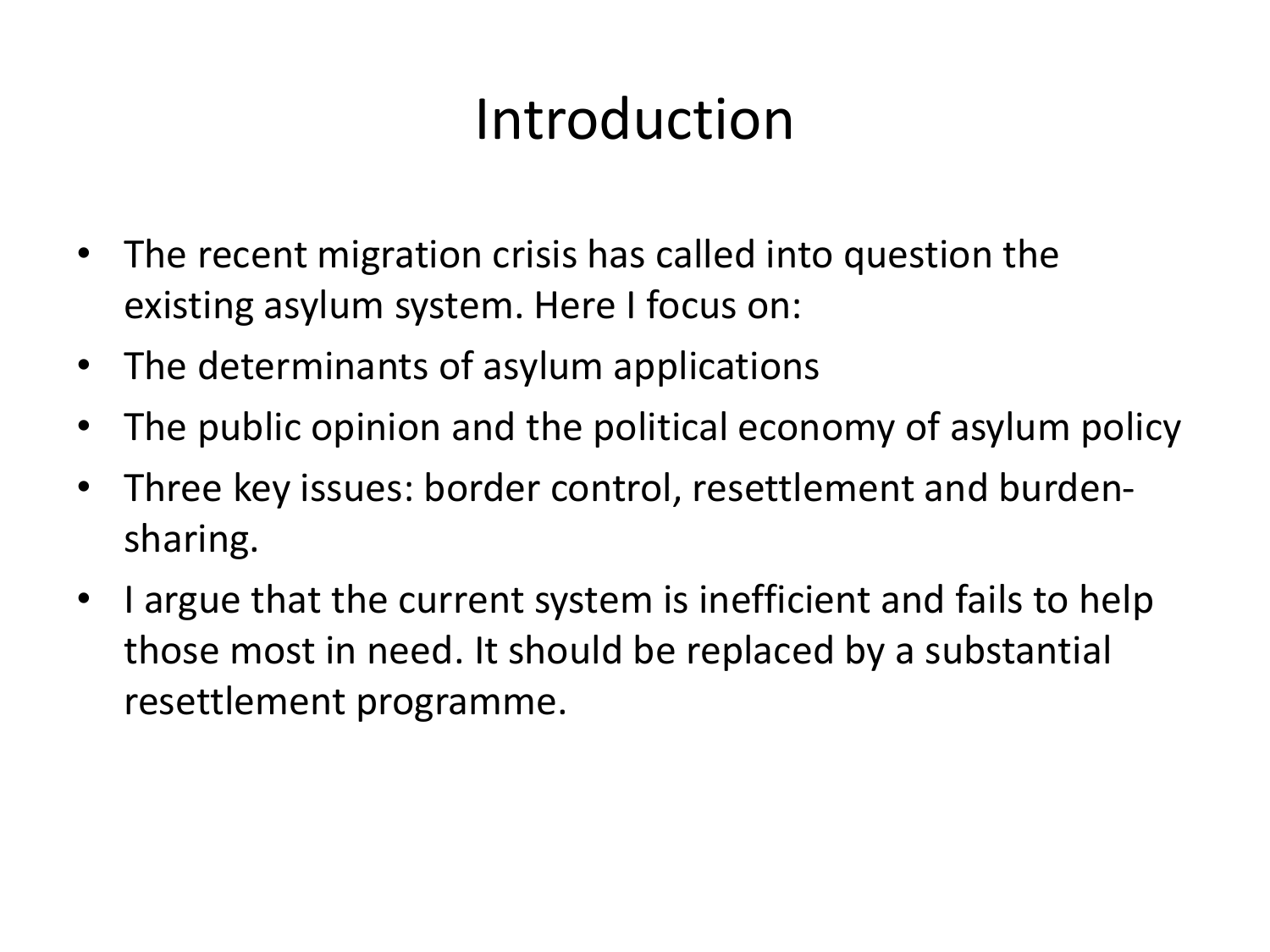#### Refugees and Asylum Seekers

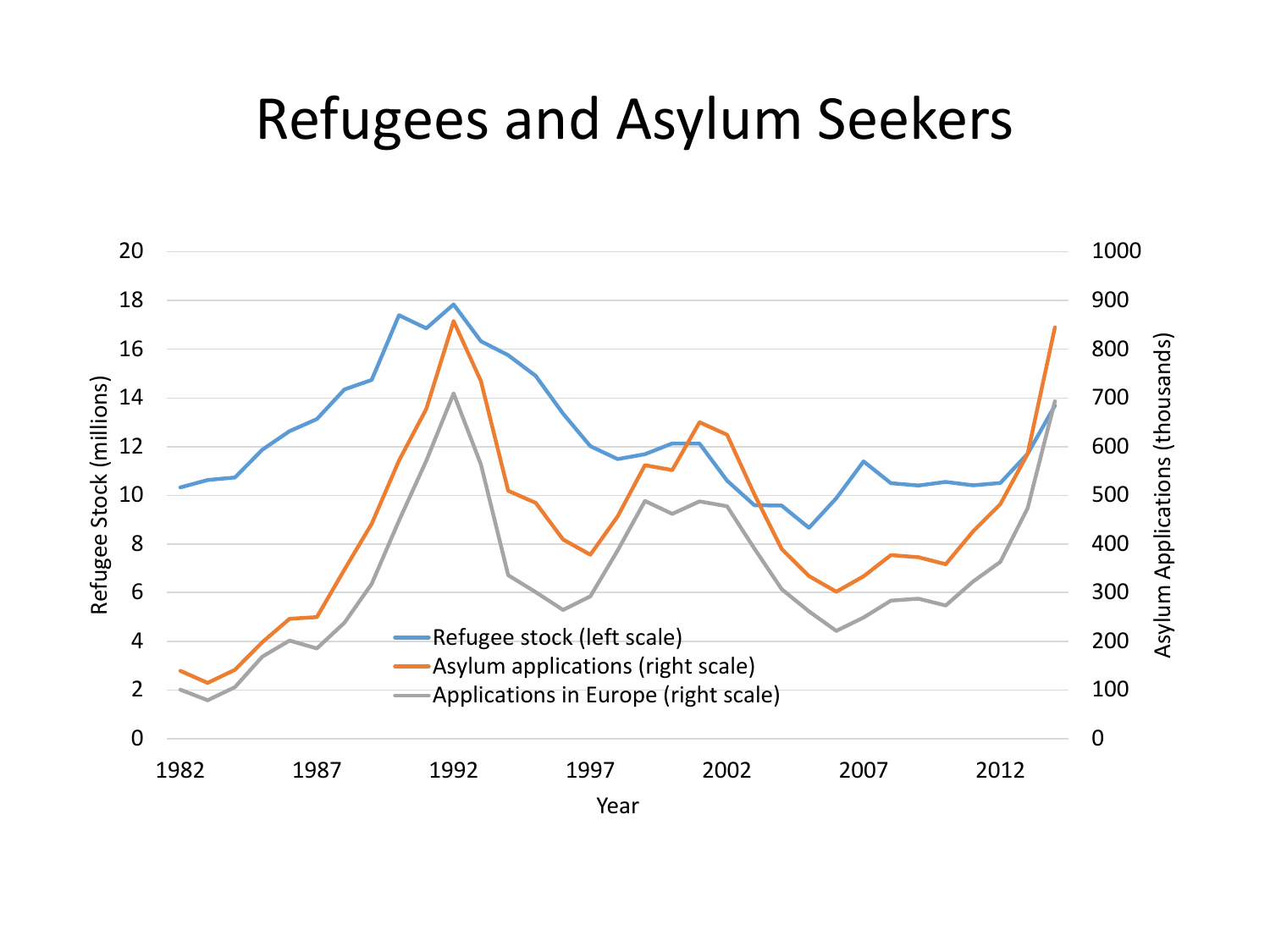## Asylum applications in 2010-4 per 1000 population

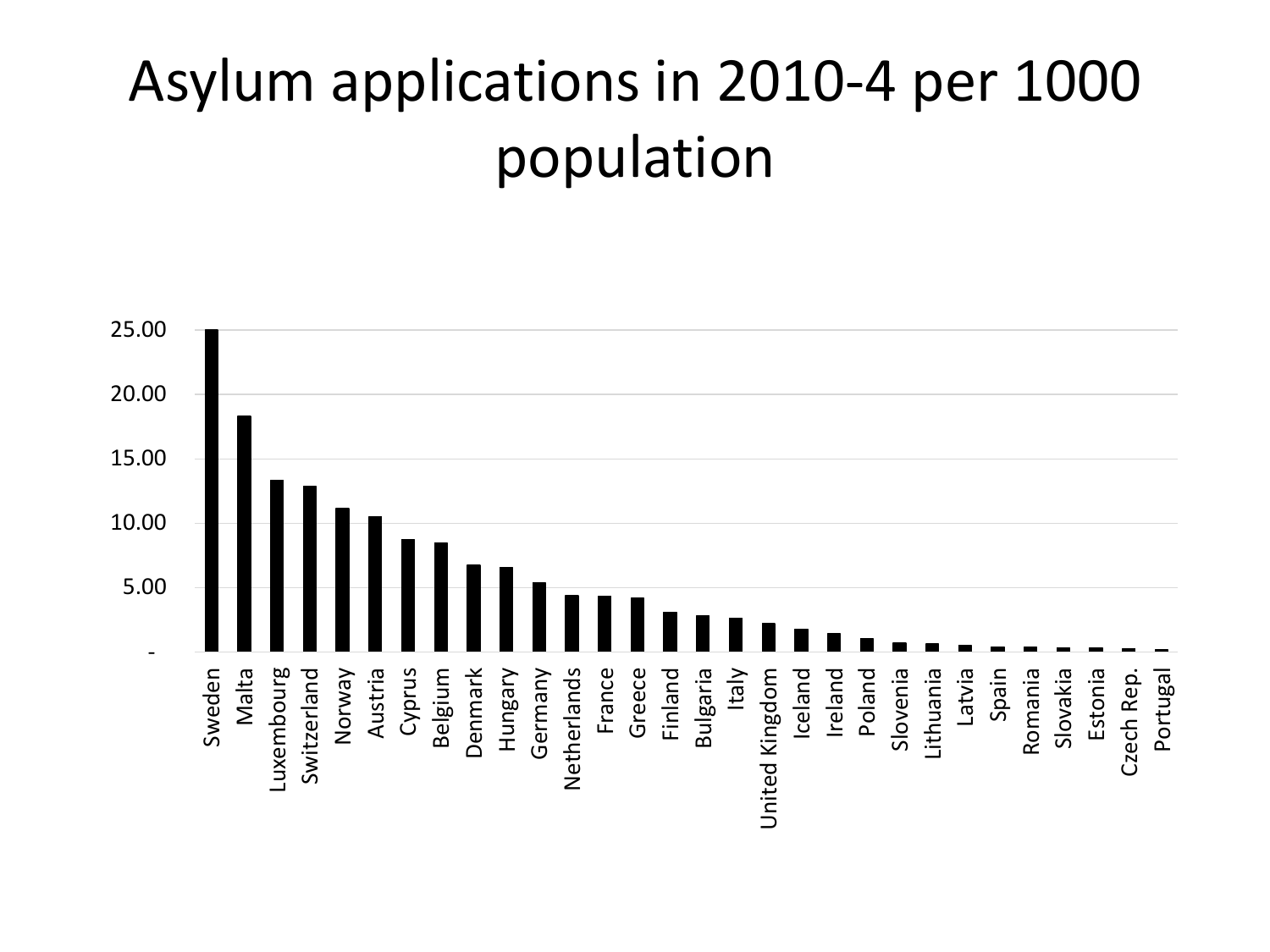#### Recognition rates: 20 European countries

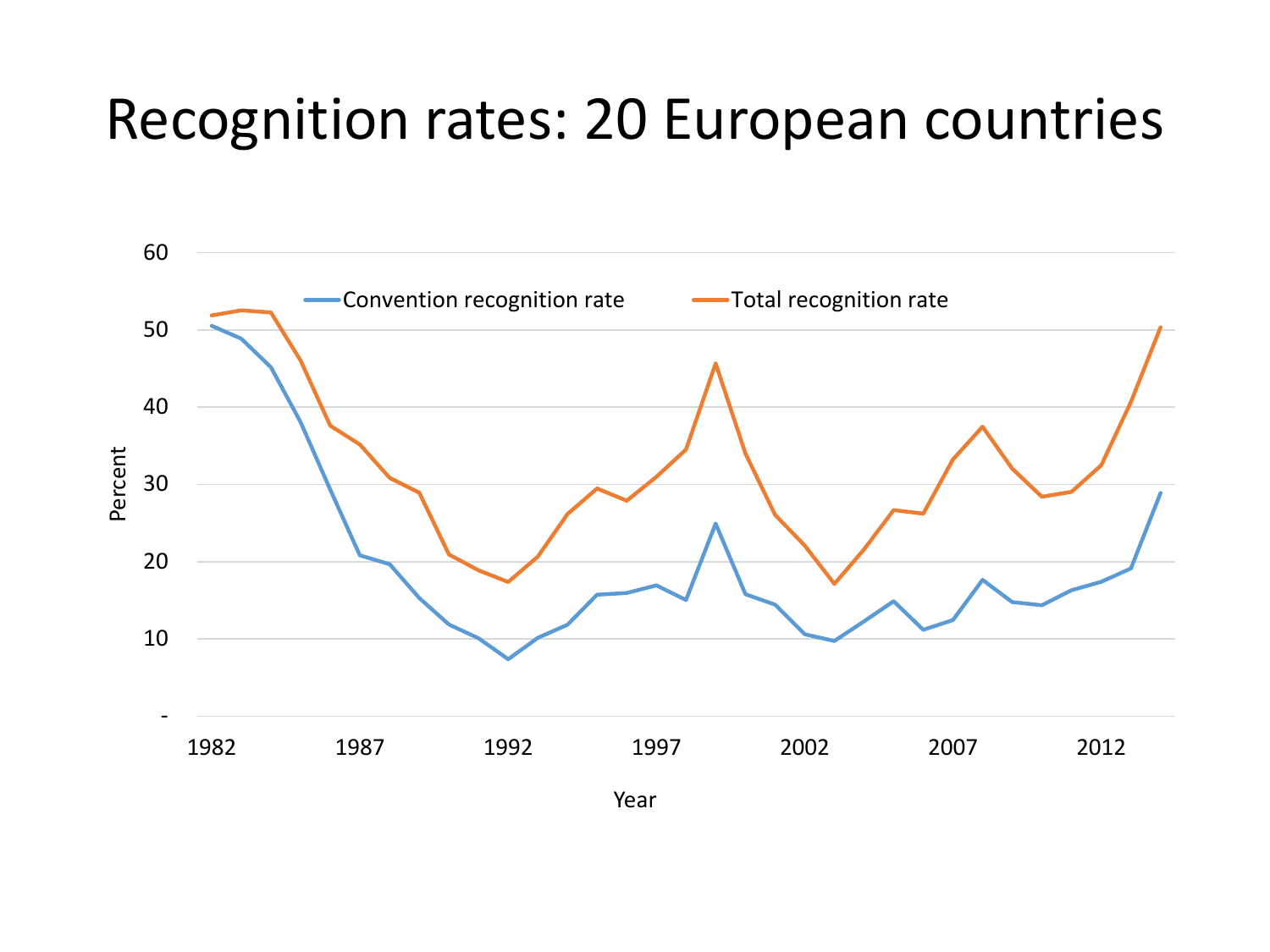### Determinants of Asylum Applications

- Applications to 19 countries (EU-14, Switzerland, Norway, US Canada, Australia) from 48 strife-prone origins, 1997-2014.
- Results from regressions with origin-destination dyad fixed effects:
- War, terror, human rights abuse. These are the most important, particularly the political terror scale and the F-H index of civil rights. Civil war not significant, until after 2011.
- Economic variables. Origin country GDP per capita is negatively related to applications. So economic imperatives matter: a ten percent increase in origin GDP per capita reduces applications by about five percent.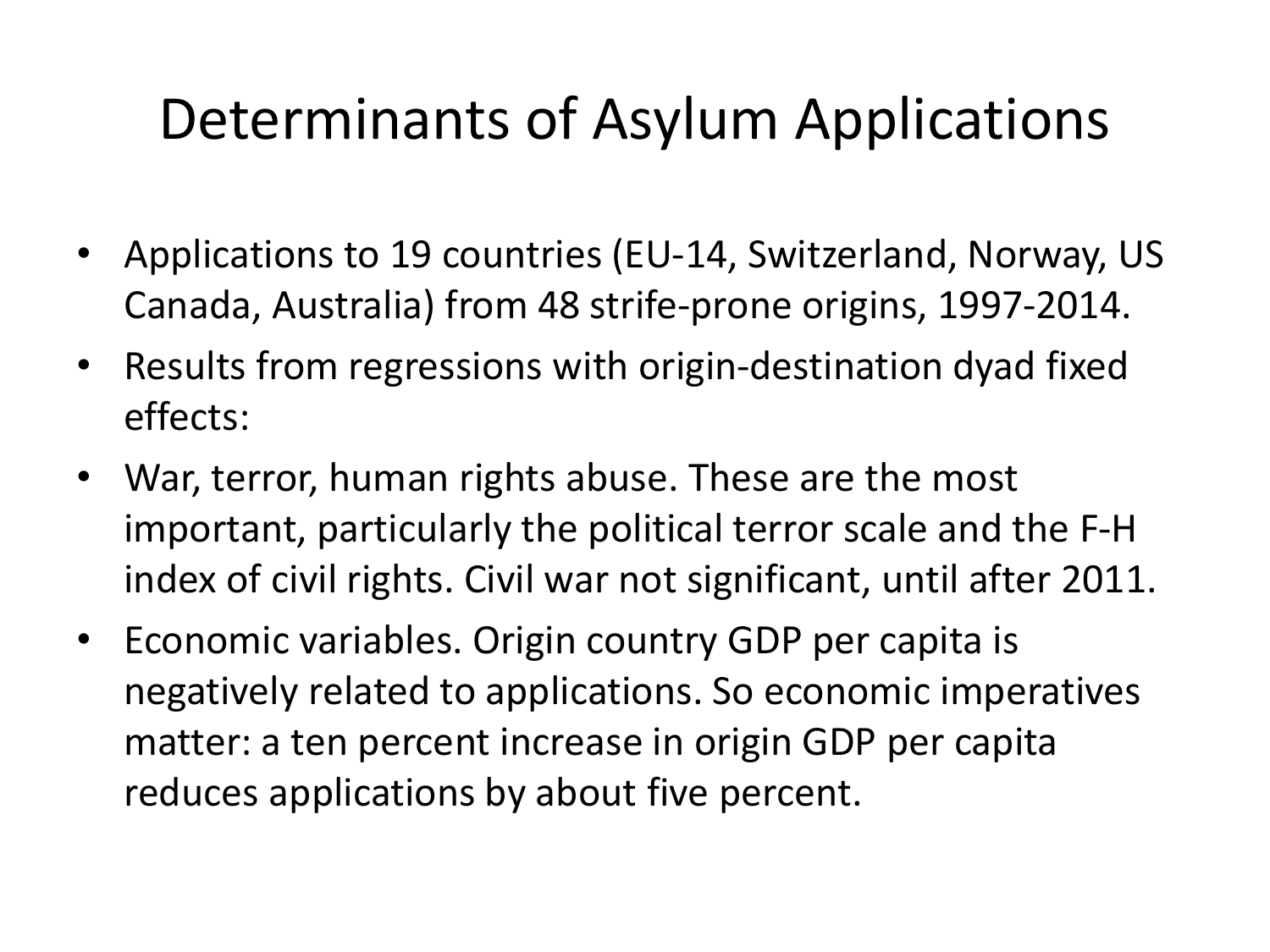### Effects of asylum policies

- Destination country conditions matter, particularly asylum policies. I use a 15-component policy index.
- Policies aimed at limiting access to the country's territory, (border controls, visa restrictions, carrier sanctions etc.) have strong deterrent effects.
- The process of determining refugee status (definition of a refugee, defining some claims as 'manifestly unfounded' etc.) also have strong deterrent effects.
- Policies towards asylum seeker welfare (welfare benefits; dispersal, detention etc.) have no effect.
- It is the chance of gaining permanent settlement that drives asylum applications despite the hardships that this involves.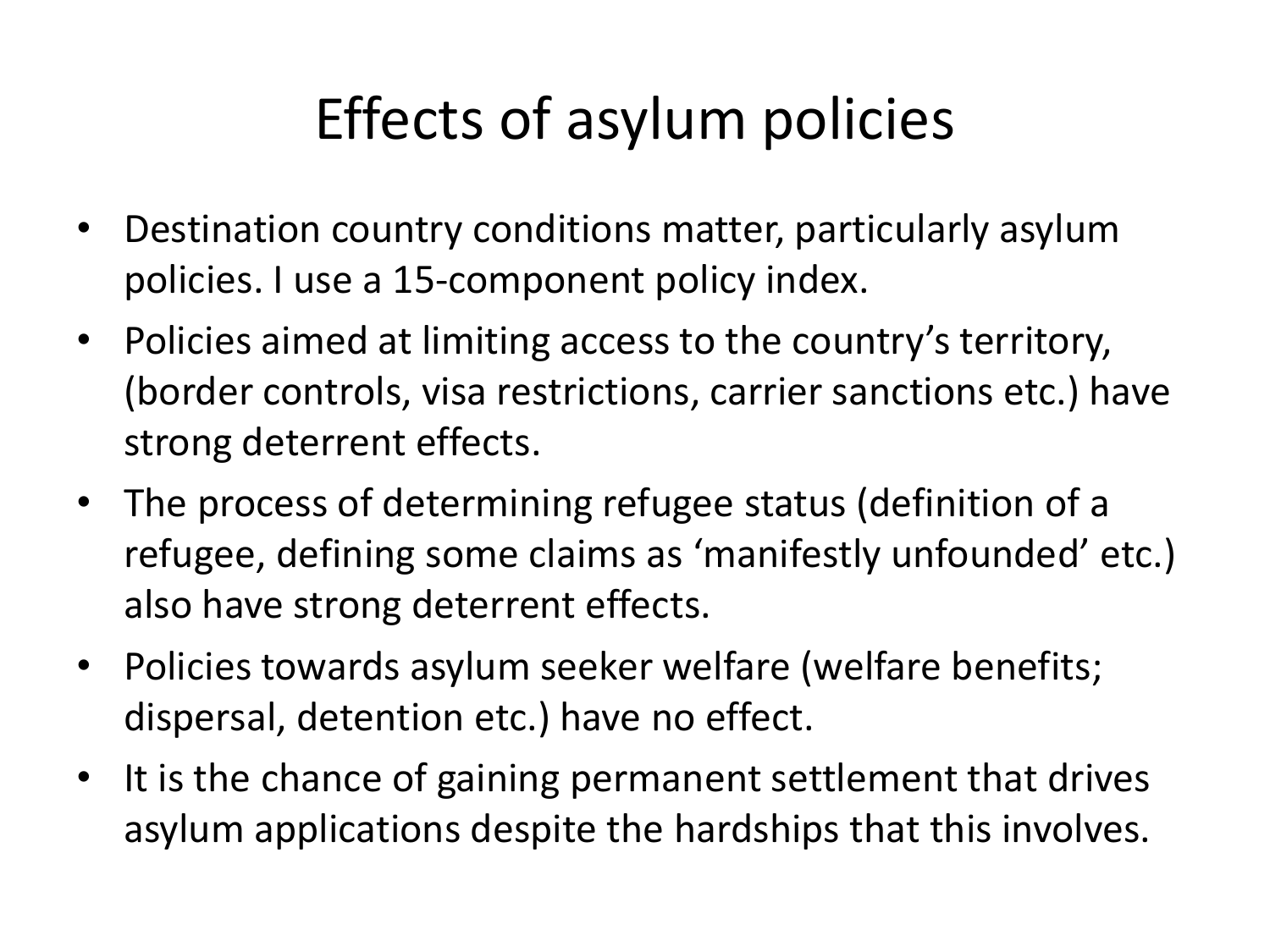#### Predicted effects on asylum applications (percentage change in annual applications)

|                   | 1997-2005 | 2005-2014   |                    | 1997-2005 | 2005-2014 |
|-------------------|-----------|-------------|--------------------|-----------|-----------|
| <b>Australia</b>  | $-61.0$   | $-6.8$      | <b>Italy</b>       | $-31.3$   | 25.5      |
| <b>Austria</b>    | $-46.6$   | 0.0         | <b>Netherlands</b> | $-52.8$   | $-11.5$   |
| <b>Belgium</b>    | $-17.5$   | $-11.5$     | <b>Norway</b>      | $-35.3$   | $-21.7$   |
| Canada            | $-19.2$   | $-35.3$     | Poland             | $-17.5$   | $-6.8$    |
| <b>Czech Rep.</b> | $-6.8$    | 0.0         | <b>Spain</b>       | $-33.9$   | $-20.7$   |
| <b>Denmark</b>    | $-42.8$   | 0.0         | Sweden             | 0.0       | 127.0     |
| <b>France</b>     | $-31.9$   | 21.2        | Switzerland        | $-30.6$   | $-40.7$   |
| <b>Germany</b>    | $-9.6$    | 3.1         | <b>UK</b>          | $-63.0$   | $-22.4$   |
| <b>Hungary</b>    | 0.0       | $-11.5$ USA |                    | $-31.9$   | $-25.0$   |
| <b>Ireland</b>    | $-46.6$   | 0.0         | <b>Total</b>       | $-32.1$   | 4.6       |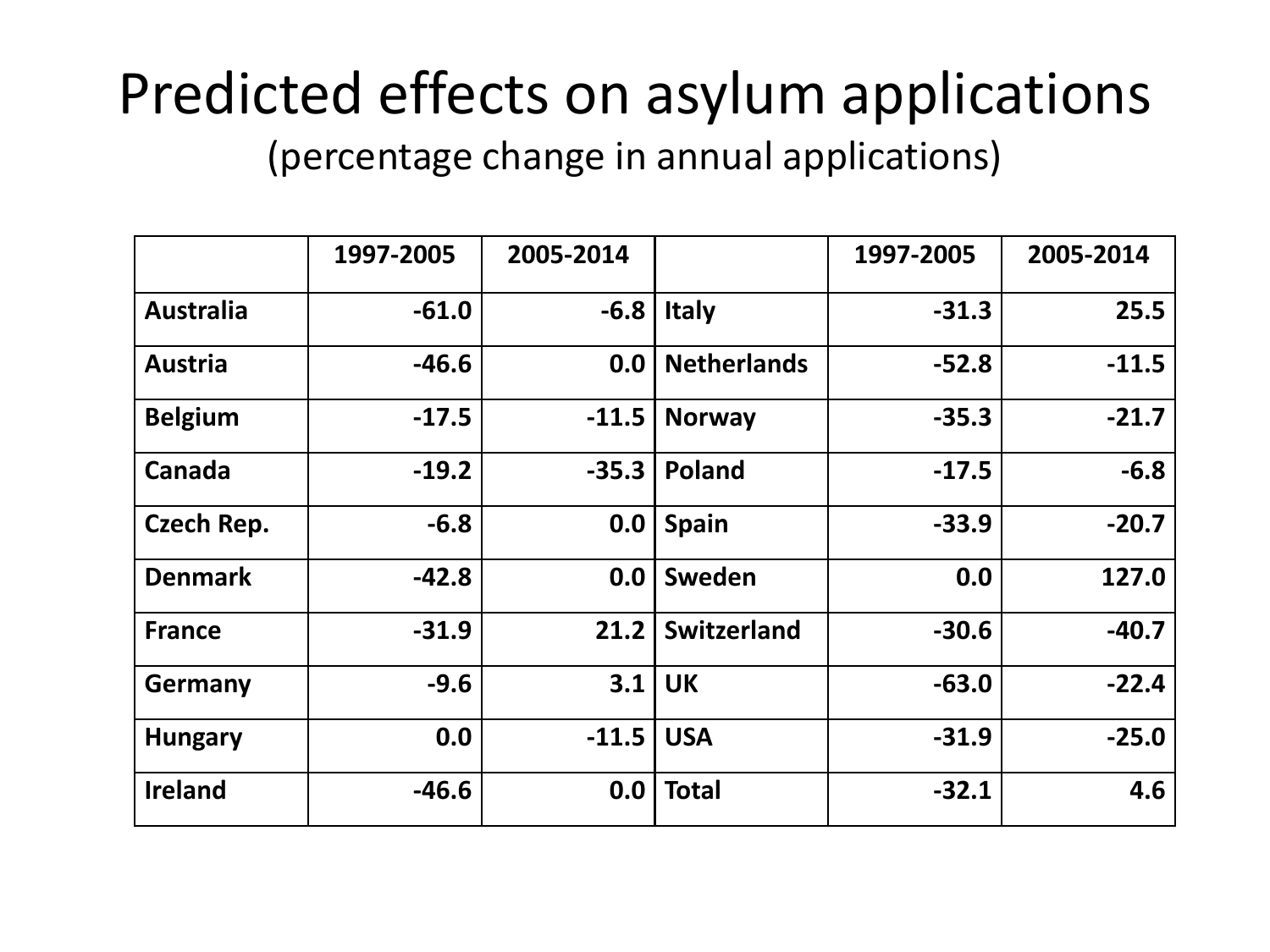### Opinion in the European Social Survey

- Here I look at 14 countries in the ESS in 2002 and 2014.
- These are the relevant questions:
- To what extent do you think [country] should allow people of a different race or ethnic group as most [country] people to come and live here? (many/some/a few/none).
- How about people from the poorer countries outside Europe? (many/some/a few/ none).
- Government should be generous judging applications for refugee status (strongly agree/agree/neither/disagree/ strongly disagree).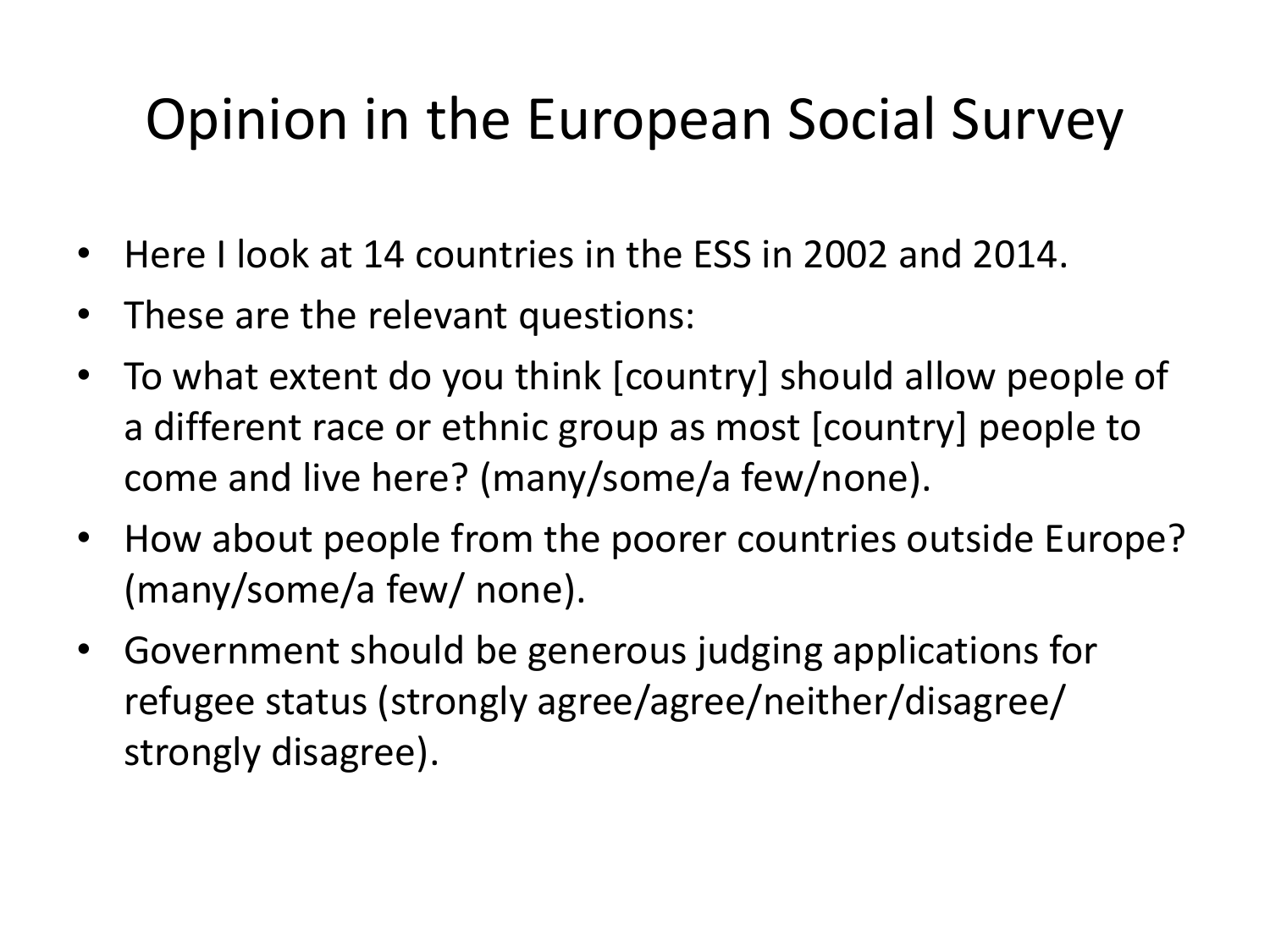### Changes in opinion 2002-2014

- On average opinion has become more positive towards ethnic minority immigrants and more negative to immigration from poor countries. But it has become much more positive towards genuine refugees (by 15 percentage points).
- Correlation across 14 countries between change in antiimmigration opinion 2002 to 2014 and change in asylum applications per capita between 1997-2001 to 2009-2013.
- Asylum flow and different ethnic group opinion: 0.37
- Asylum flow and opinion on poor country immig: 0.48
- Asylum flow and opinion on generous to refugees: -0.15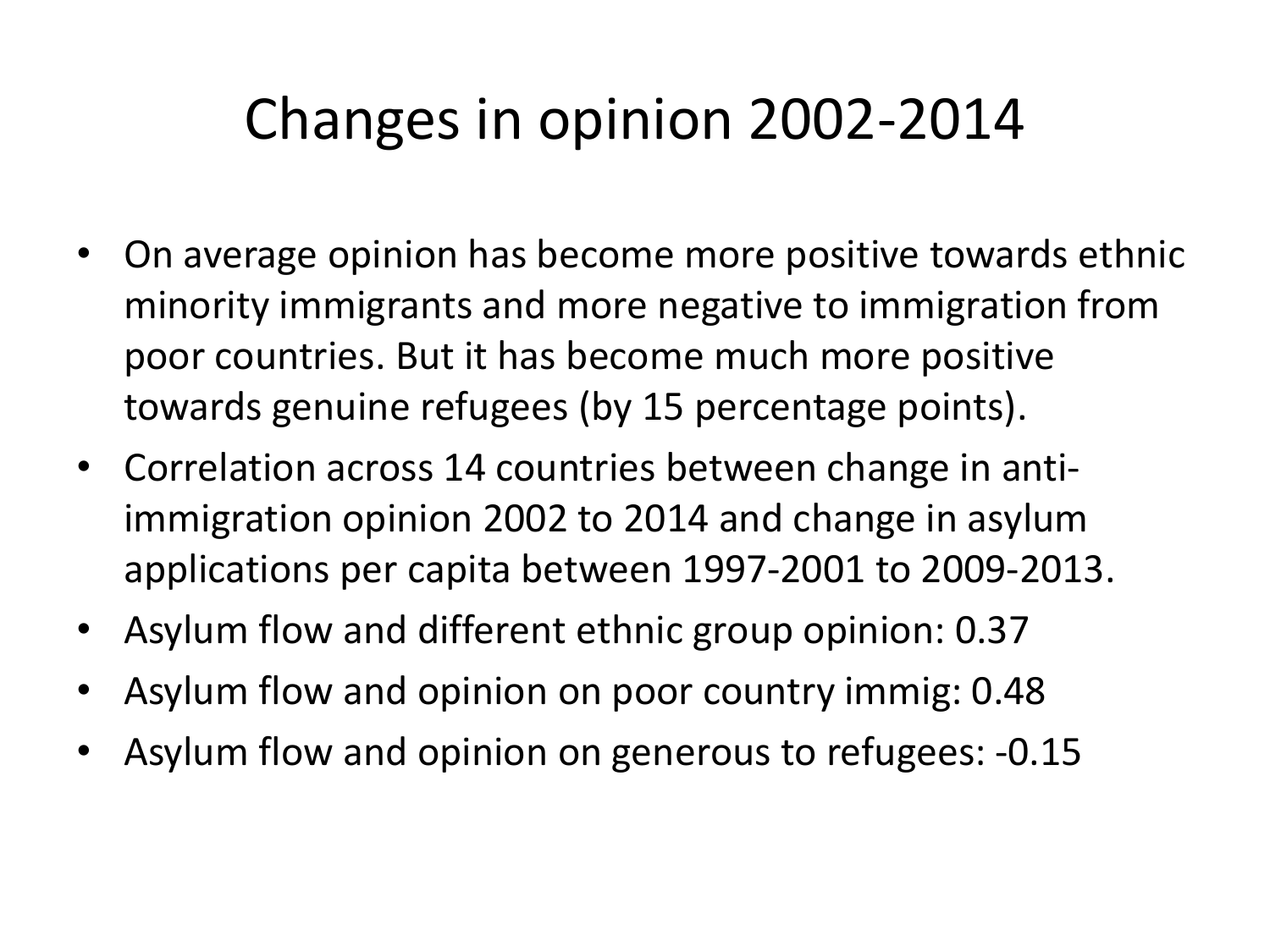#### Preference versus salience

- The focus of empirical work has been on 'more or less' type questions—this is *preference*. And not on how important an issue people think it is—this is *salience*.
- A measure of salience is taken from Eurobarometer:
- What do you think are the two most important issues facing (our country) at the moment?
- Coded 1 if immigration chosen from 14 alternatives.
- A loss function would interact salience with preference.
- Anti-immigration preferences increased slightly in the post-2008 recession but then recovered.
- Salience fell in the recession but then increased strongly.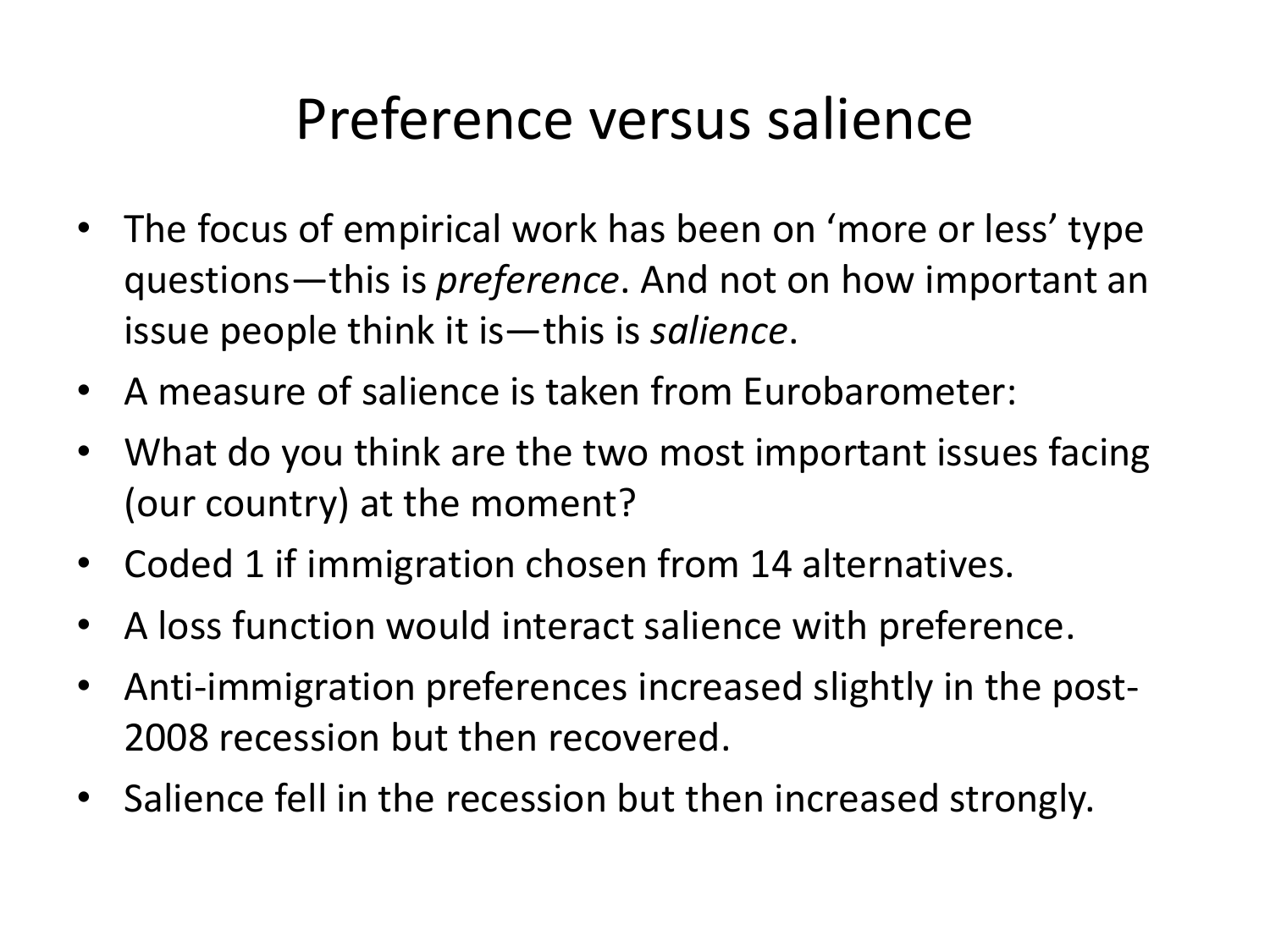### Salience of immigration in the EU-15

|                    | 2003  | 2007 | 2009 | 2011 | 2013 | 2015 |
|--------------------|-------|------|------|------|------|------|
| <b>Austria</b>     | 11.1  | 23.1 | 13.7 | 16.2 | 12.7 | 31.2 |
| <b>Belgium</b>     | 18.4  | 19.4 | 14.1 | 20.6 | 15.1 | 23.0 |
| <b>Germany</b>     | 6.4   | 6.7  | 3.9  | 7.0  | 15.5 | 46.8 |
| <b>Denmark</b>     | 21.5  | 21.8 | 11.8 | 9.5  | 13.7 | 35.4 |
| <b>Spain</b>       | 22.3  | 30.1 | 7.8  | 5.6  | 1.8  | 5.9  |
| <b>Finland</b>     | $5.2$ | 5.3  | 8.7  | 7.4  | 4.6  | 5.9  |
| <b>France</b>      | 8.9   | 12.2 | 5.0  | 10.2 | 10.3 | 12.3 |
| <b>UK</b>          | 26.2  | 32.7 | 22.5 | 20.3 | 29.6 | 35.8 |
| <b>Greece</b>      | 6.8   | 5.0  | 9.0  | 5.4  | 5.9  | 10.5 |
| <b>Ireland</b>     | 5.9   | 12.9 | 3.0  | 5.6  | 8.0  | 7.3  |
| <b>Italy</b>       | 14.1  | 14.6 | 12.4 | 13.9 | 5.9  | 31.3 |
| <b>Luxembourg</b>  | 14.3  | 10.9 | 8.1  | 20.6 | 12.0 | 15.1 |
| <b>Netherlands</b> | 8.8   | 14.1 | 6.6  | 10.8 | 3.9  | 22.9 |
| Portugal           | 3.0   | 2.0  | 1.2  | 0.6  | 0.9  | 2.6  |
| <b>Sweden</b>      | 7.3   | 11.1 | 7.1  | 8.2  | 12.8 | 27.8 |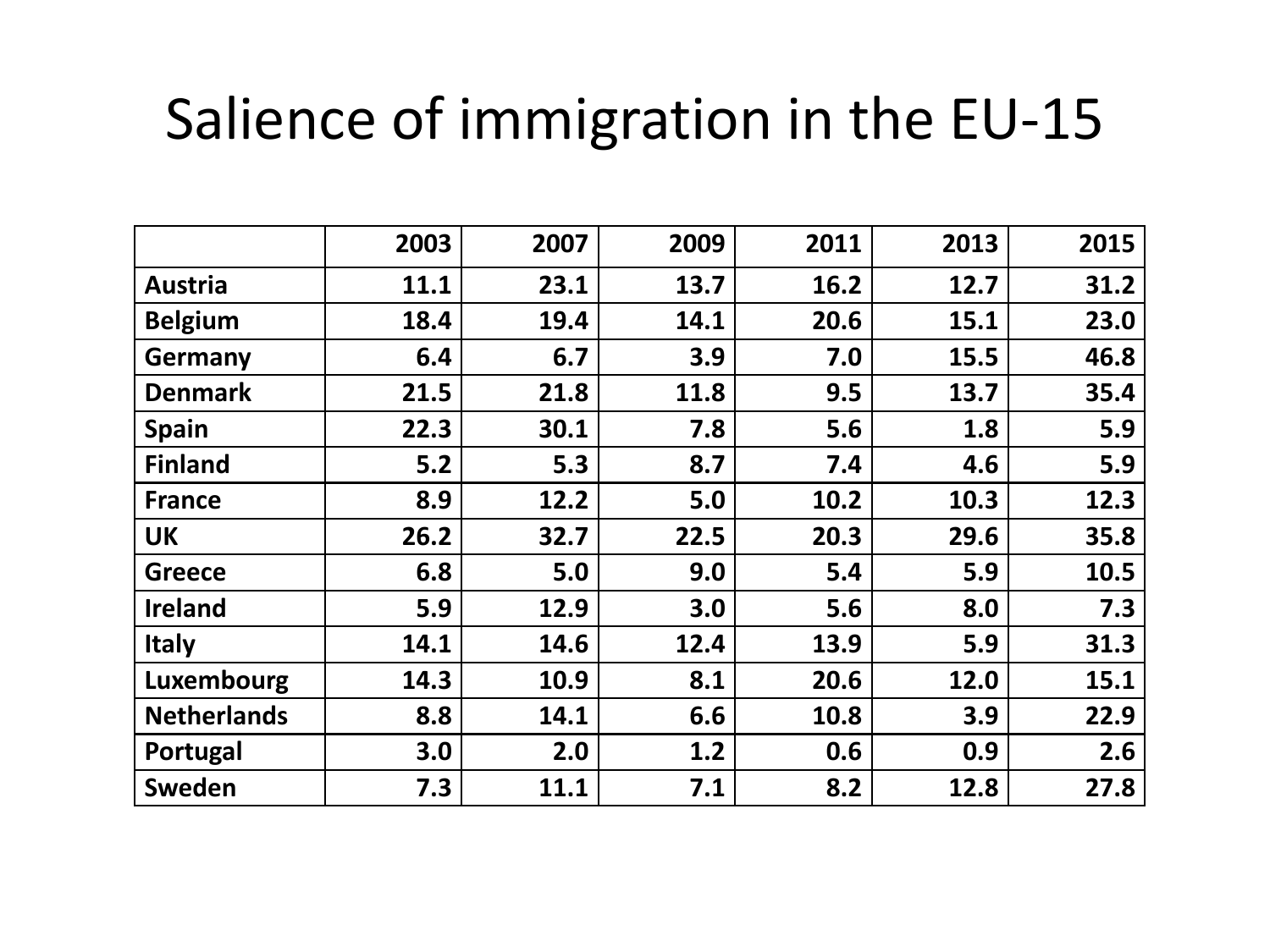## Illegal immigration

- Salience increases the impact of anti-immigration preference. Yet the latter is not particularly high. In the ESS 2014, it is 39 and 48 percent for the two types of immigrants, 28 percent for refugees.
- But there is overwhelming opposition towards illegal immigration. In *Transatlantic Trends* (2009-13) it is double that towards legal immigration—75 percent in 2013.
- In Eurobarometer (2015) 87 percent favour additional measures to fight illegal immigration.
- The effect of increasing salience may lead to a polarisation of attitudes and help to explain the rising popularity of far-right parties.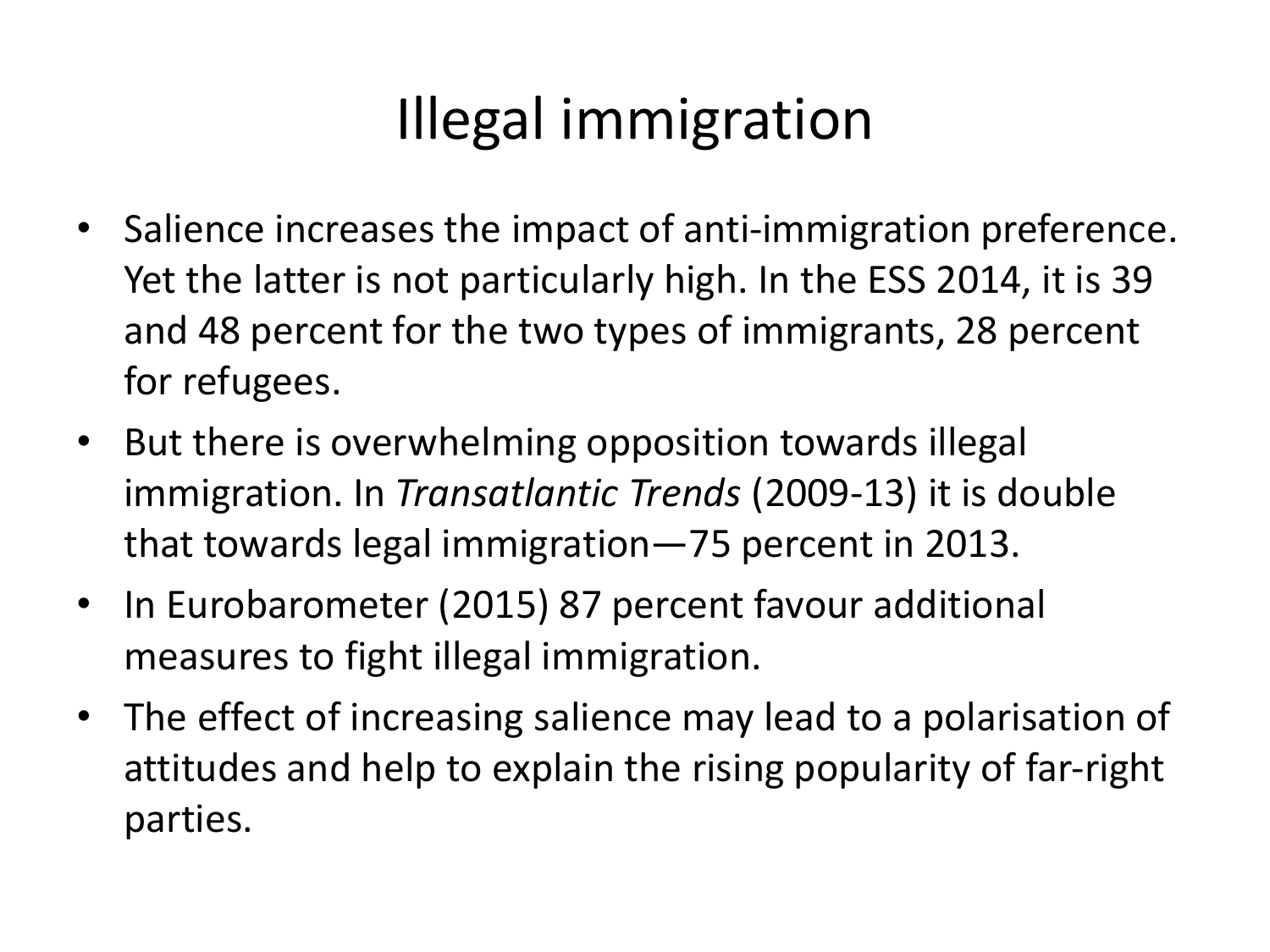### Level of decision-making

- With declining trust in the EU one might have expected that public opinion would be increasingly against having immigration and asylum policies set at the EU level.
- The evidence from Eurobarometer for the EU-27 is that support for joint European immigration policy has been rising and is now as high as 70 percent on average.
- This suggests that the EU has a greater mandate for setting and implementing immigration and asylum policies than is often supposed.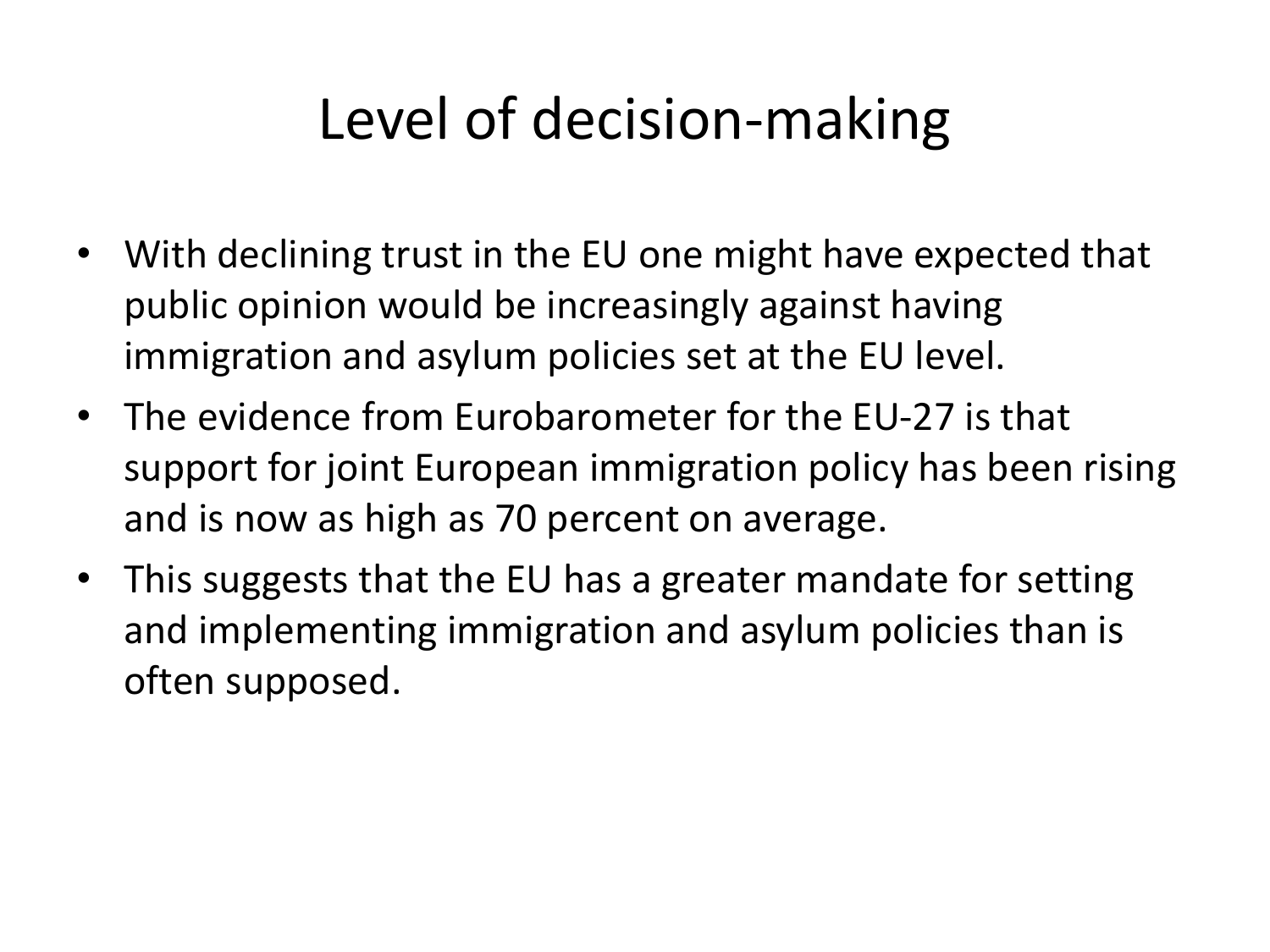### Summary so far

- Asylum applications have been rising, with increasing numbers taking risky passages via sea and land.
- Around half of asylum claims are rejected.
- The current system encourages mixed migration in order to gain access to an uncertain prospect of gaining recognition.
- Tougher asylum policies, especially those relating to access and processing, do reduce the number of applications.
- Public opinion in Europe is increasingly favourable to genuine refugees but is strongly against illegal immigration.
- There is surprisingly strong support for joint EU policy.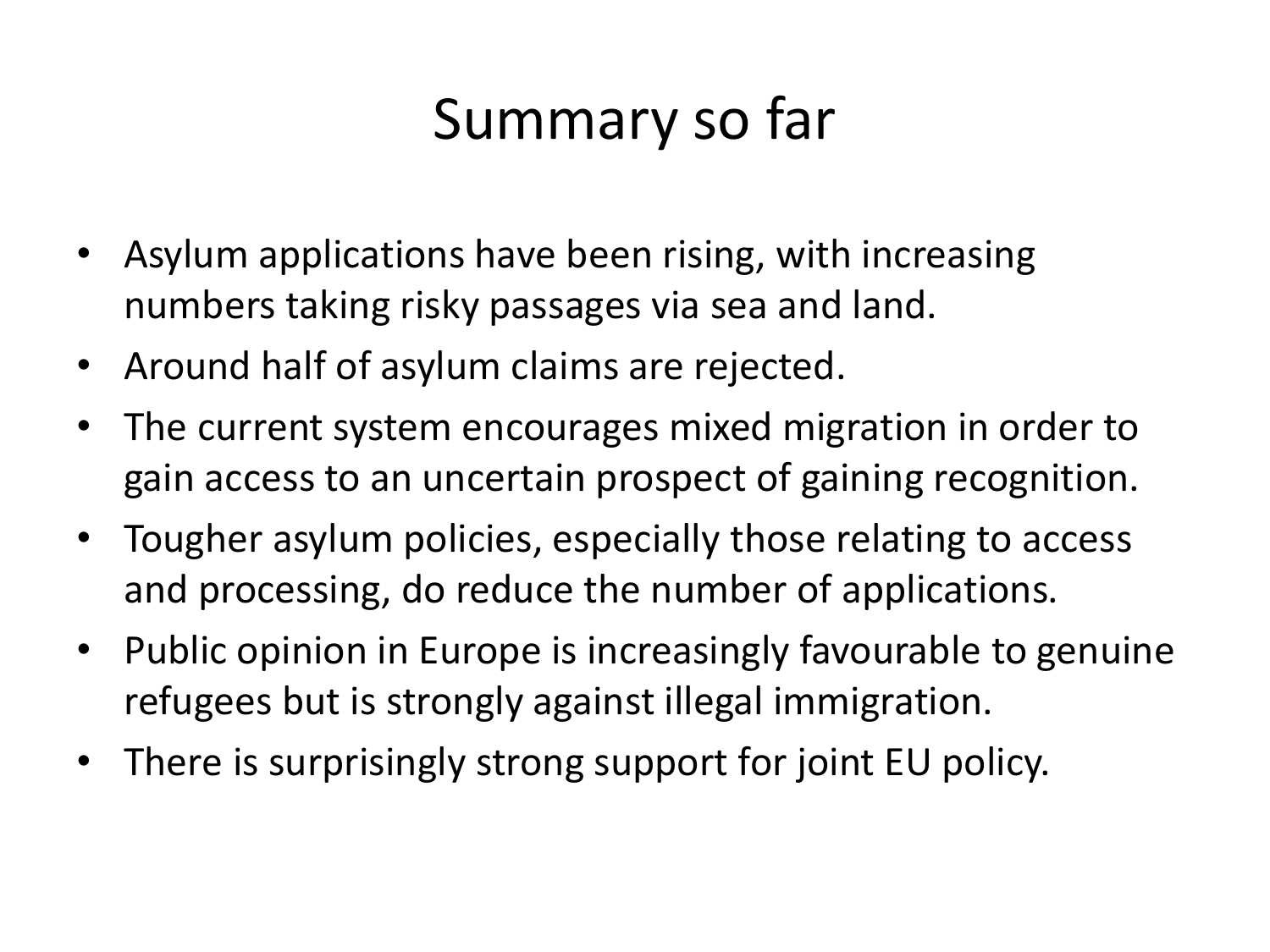### Border control

- Tougher border controls reduce asylum applications. But there are doubts about to what degree this simply diverts migrants to other routes.
- The experience in the Western Mediterranean and in Australia suggests that it can have a big impact on maritime routes.
- But it has to be fairly draconian and is more easily achieved in cooperation with transit countries.
- The EU illustrates the failure of border controls on some routes (e.g. to Greece) rather than that border controls are inherently ineffective.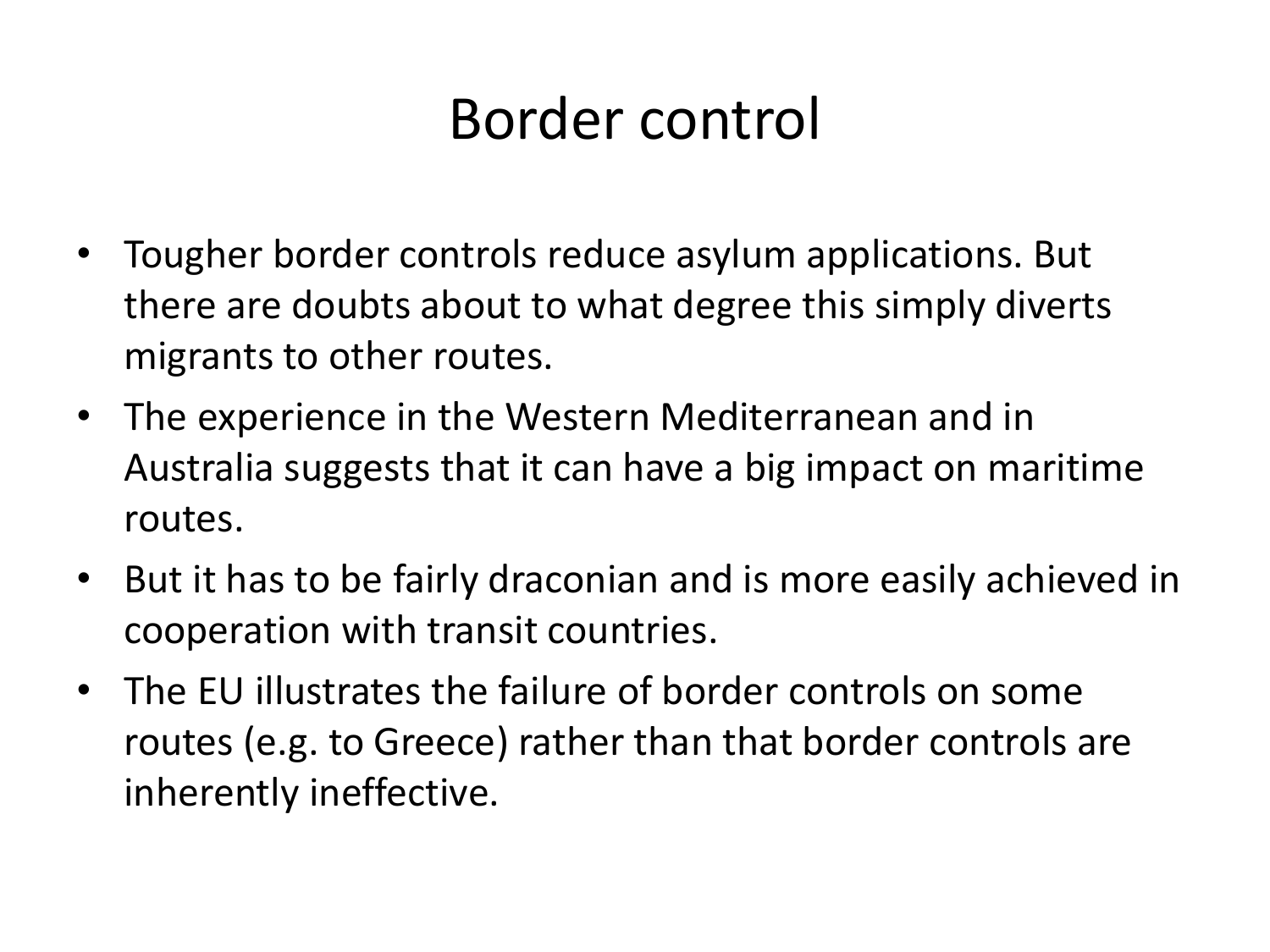#### Resettlement

- There is a long history of resettling refugees, directly from poor countries of first asylum, which currently host 86 percent of the world's refugees.
- Many of them are in desperate and protracted situations.
- About 80,000 are resettled each year but for 2016 the UNHCR identifies 1.15 million as genuine refugees in need of resettlement.
- Most go to US/Canada/Australia. 18 European countries participate but their total resettlement is 10,000.
- While the EU promotes resettlement, it is hard to convince countries facing large numbers claims from spontaneous asylum applicants to embark on substantial resettlement.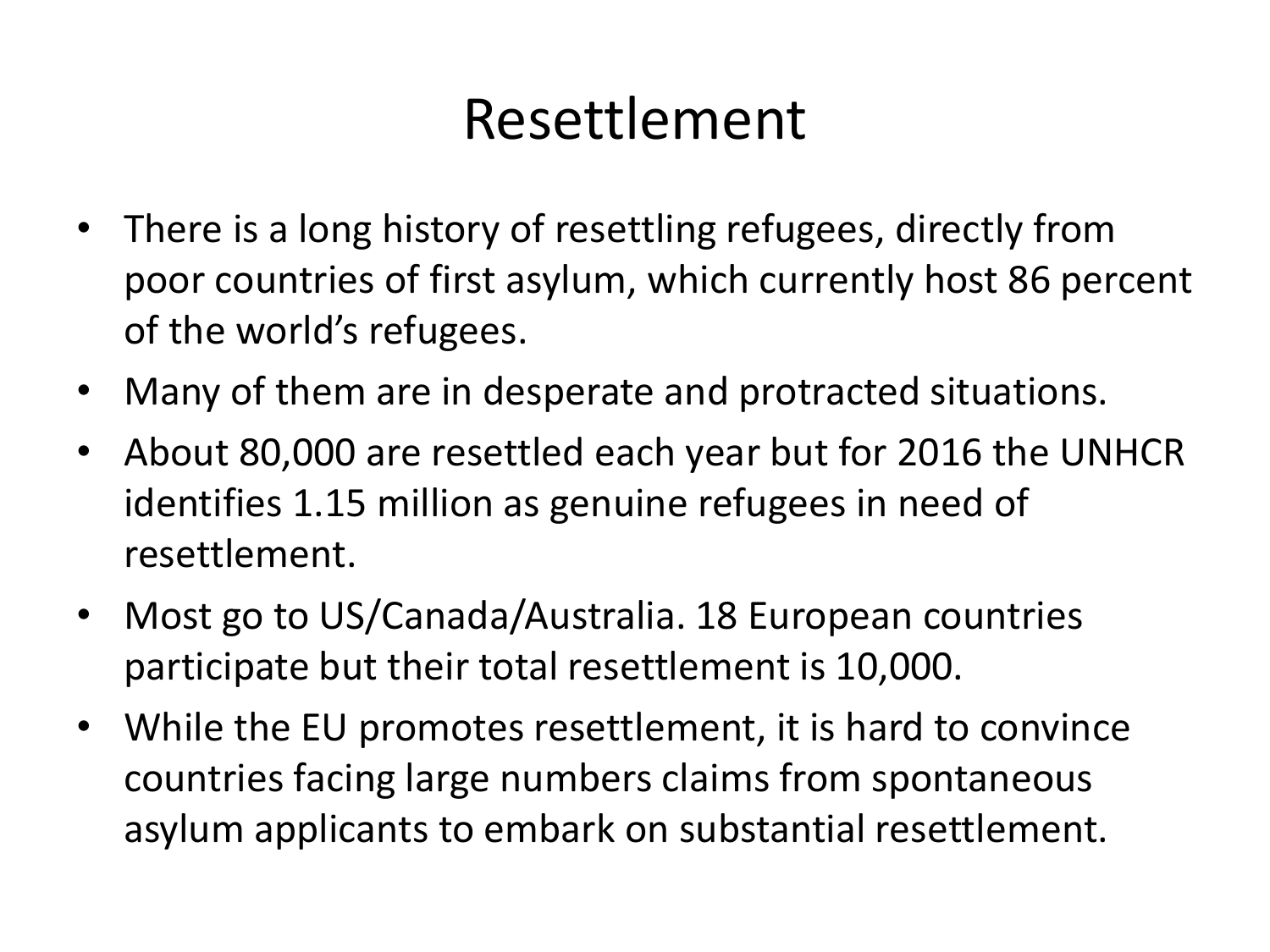### Burden-sharing

- Hosting refugees satisfies humanitarian motives and can be interpreted as a public good. The benefit to individuals (and countries) is non-rival and non-excludable.
- But locally provided public goods will be under-provided. The social planner would set a higher number but there is an incentive to free ride. This is why it should be EU-led.
- The Common European Asylum System has focused on policy harmonisation, not on burden sharing. This has not helped to distribute asylum applications more widely.
- To increase total resettlement capacity it is necessary to distribute refugees more evenly. This implies tougher border controls to reduce spontaneous applications.